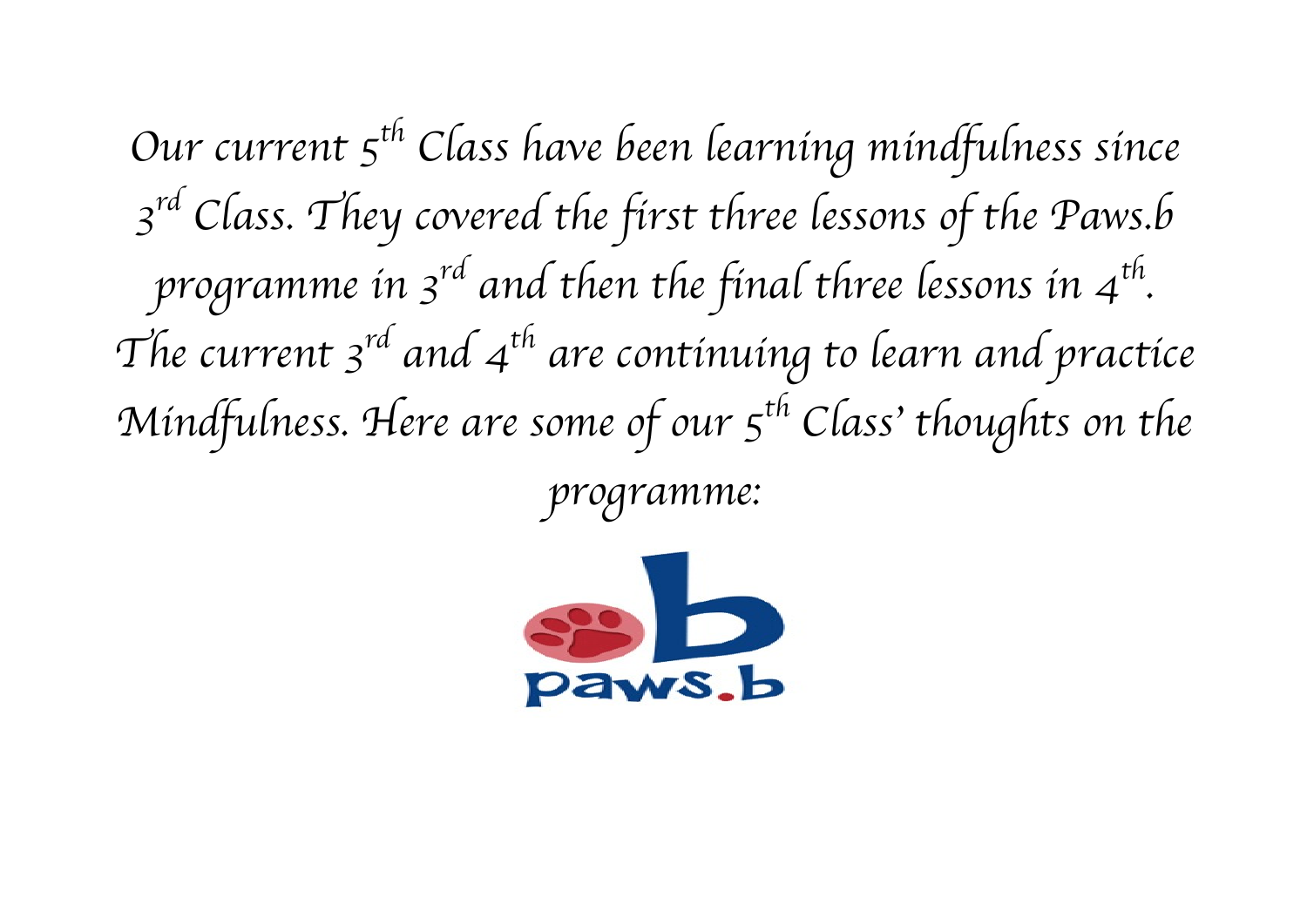*I enjoy mindfulness because it really calms you down. Learning about the brain gives you more of an idea of how it helps and what it does. I remember, in my tennis class, I wasn*'*t doing too well and I had one more try or I was out. So, I did finger breathing while I was waiting for my turn and it was a good clear shot. Another time, I was playing guitar and I couldn*'*t hit the chord so I did some petal practice but I still couldn*'*t get it. Which made me realise that it won*'*t solve all your problems* (*but it does help*)*. When I came home, I would talk about my day and my family would ask me to teach them mindfulness and I*  would try, but, it is harder than you might think to be an instructor or mentor *of mindfulness so well done instructors.*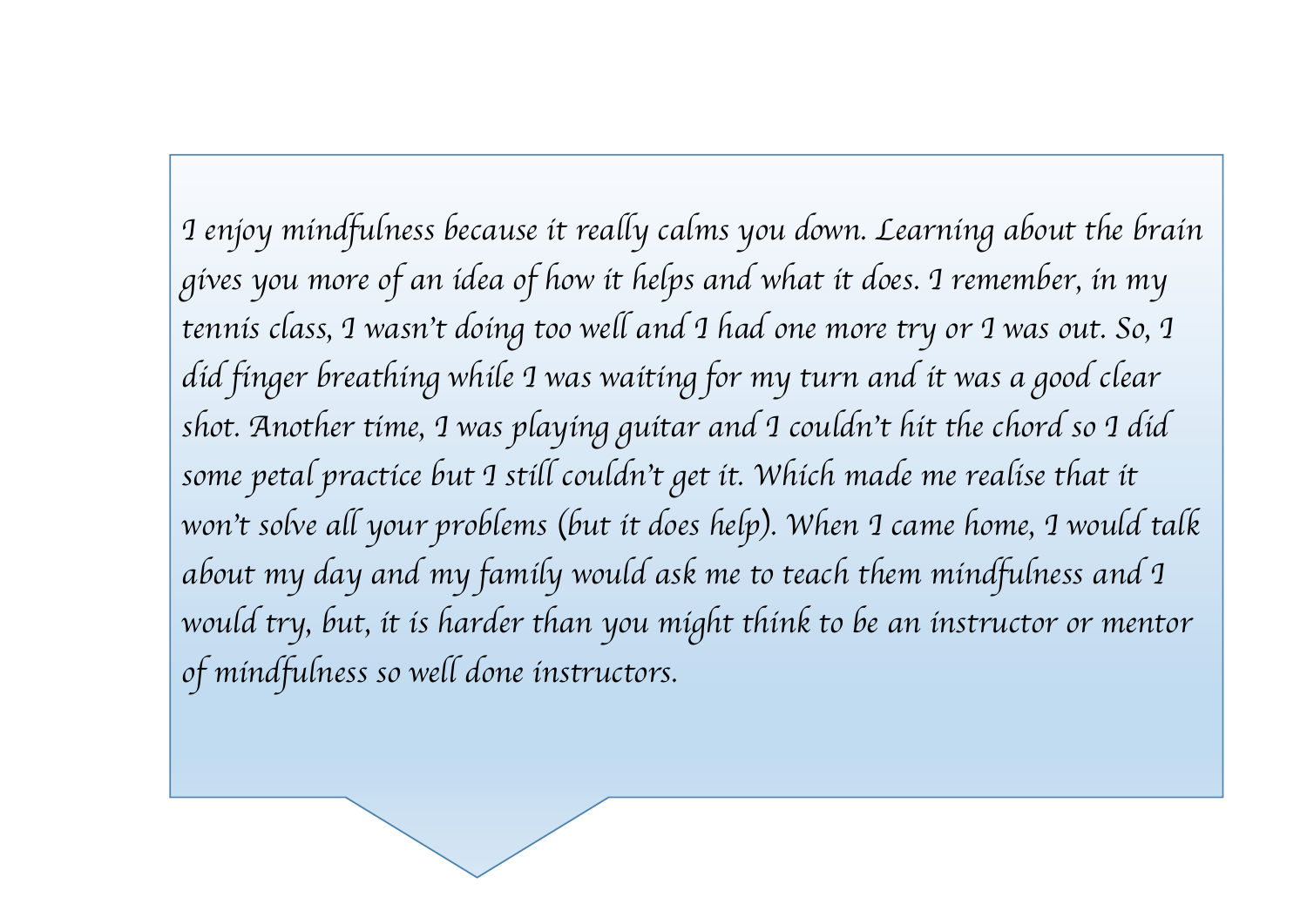We are living in an increasingly busy world. Often, we are engrossed in one *thing or another and getting anxious about unessential things.*

*Sometimes, it is very effective to stop for a while and take a moment to feel your breath. To calm down, slow down. To acknowledge the moment when you have stopped, observed and noted how your mind is.* 

*Mindfulness is helpful and is very good to know. Everybody, even myself, gets stressed or agitated every now and again, so I like practising some of the exercises I learned from Paws.b as it helps me a lot! I particularly enjoyed learning the different parts of the brain and their roles.*

*This very lucky experience was very interesting and great fun! It is important that we keep our minds healthy, strong and alert. I think it*'*s a good*  idea for everybody to learn mindfulness in order to keep our minds attentive.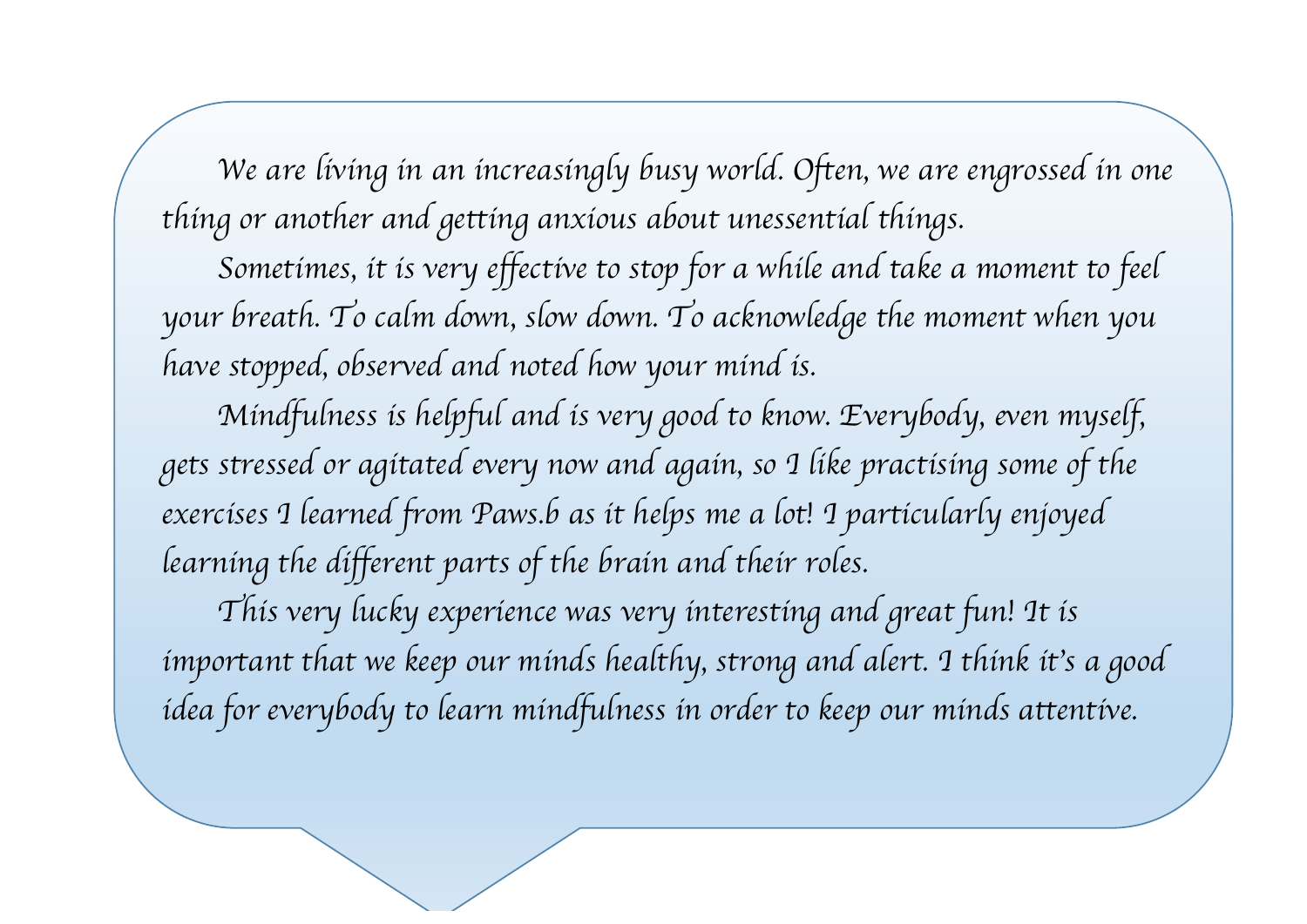*Mindfulness helps me during sports. Sometimes, I have basketball matches and angry and it helps to calm me down. Also, if I have an argument*  with a friend I do a practice and it helps me to distinguish whether  $\setminus$ *I enjoyed doing the Paws.b mindfulness programme because it helps me when I get angry. I do one of my practices when I get really it is something worth worrying about or not.* 

realis sementing weren were ging about er not. *and I find it very peaceful. I think it*'*s really important that we learn how to did a FOFBOC and I was ready to perform. One of my favourite look after our minds to keep us safe, healthy and concentrate on the important practices is FOFBOC. I think mindfulness is amazing and that things in life. everyone should be encouraged to do it.When I was doing a solo, in my show, I was so nervous but I*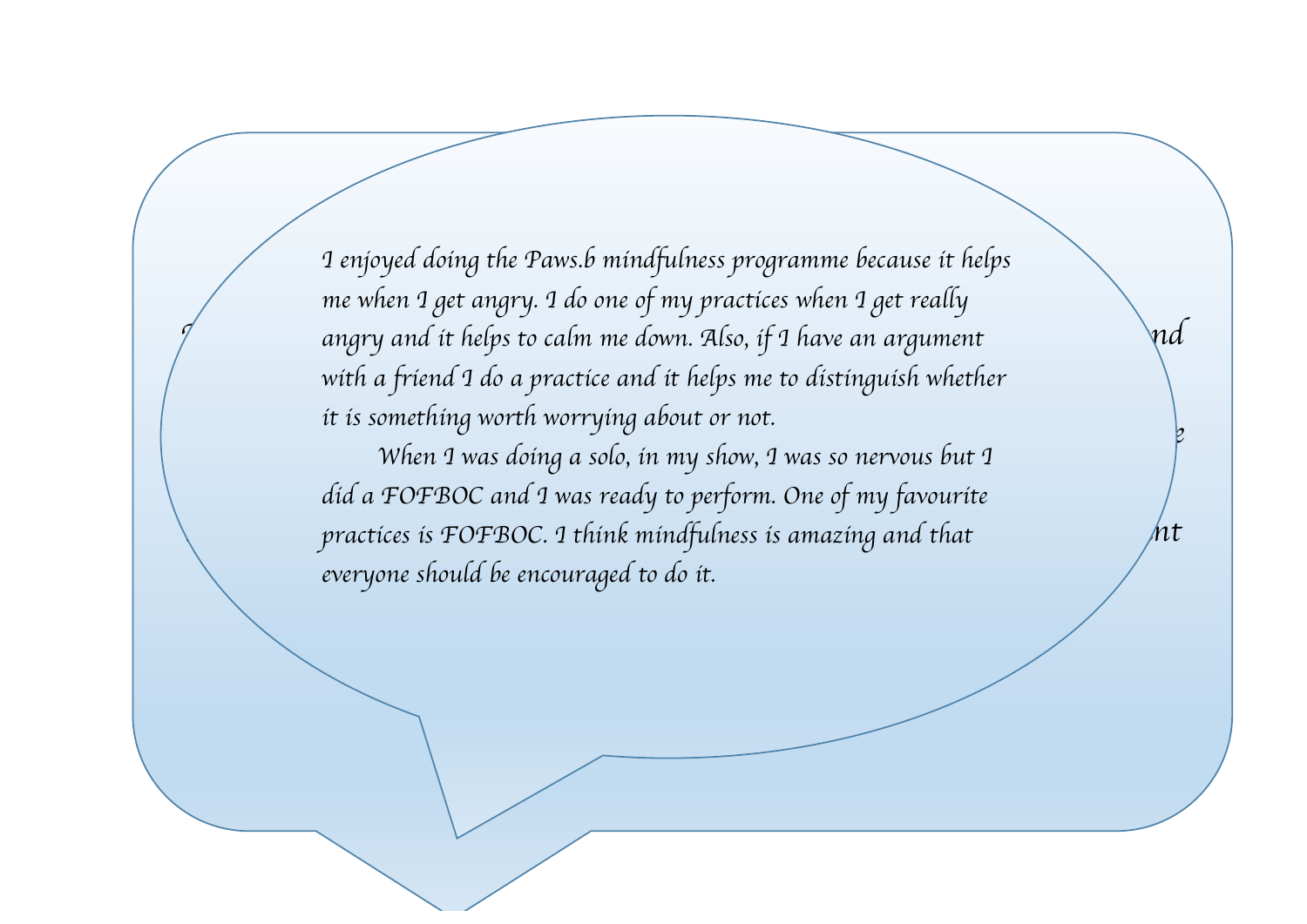*Mindfulness has helped me in my everyday life. It has helped me before tests. Mindfulness also helps to calm me down when I*'*m too hyper or angry. I use it to help me fall asleep in bed. My favourite practice is the petal practice because it helps me focus on my breathing. It*'*s important to train our minds and keep them healthy so that you can focus and get things done! I really enjoy mindfulness and I believe it will help me in my future.*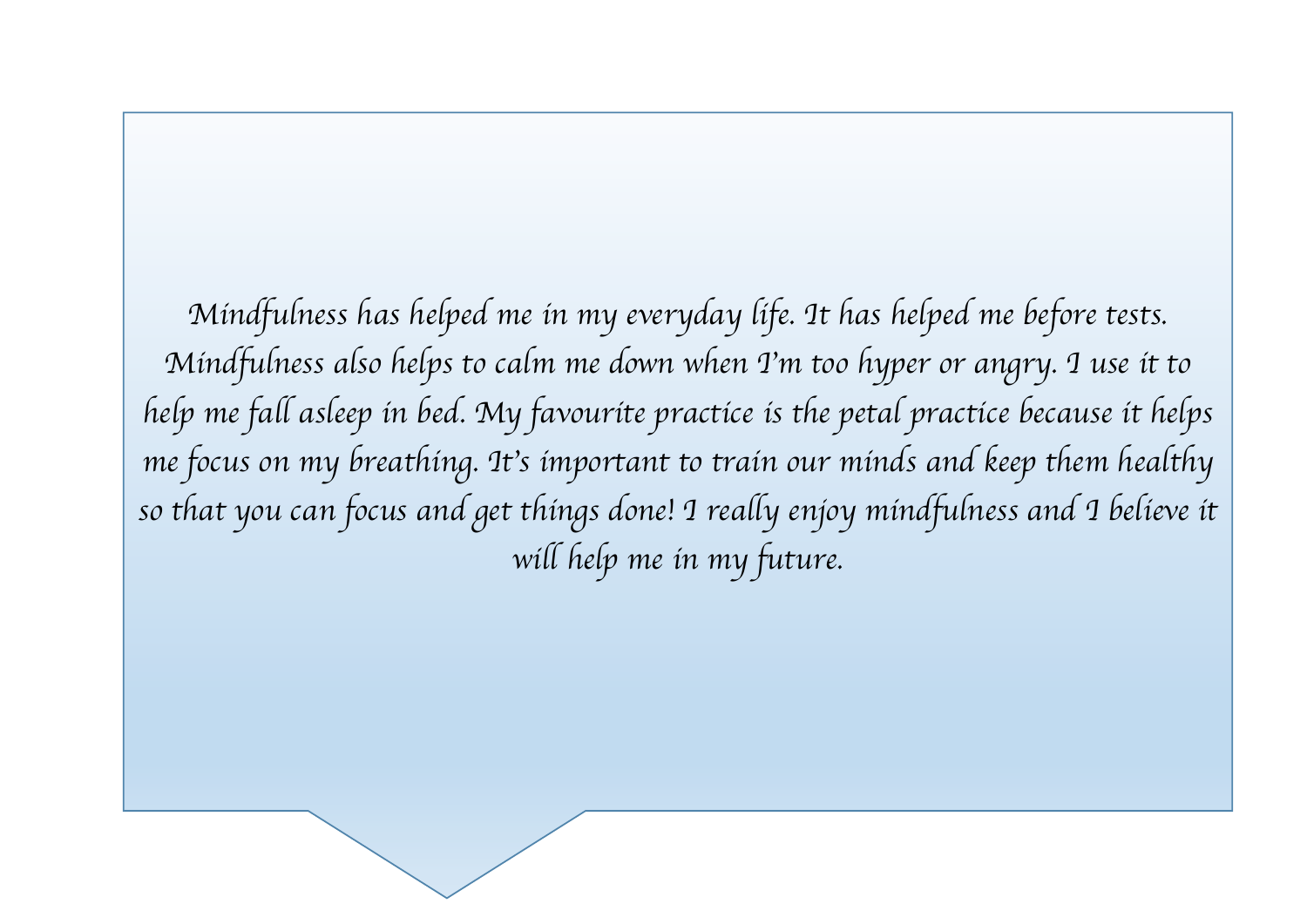*Mings*, *fusituled with homework or when I am hervous. me relax and remind myself that everything is going to be fine. My families to a puppy – always wander ing off: 1 breathing*'*. I have taught my 7 year old cousin, she now enjoys doing it on a daily basis. I think mindfulness is*  and that was moving. I am teaching my sister some *notice when your moment. The start it was easy for me to understand that our* wind was similar to a munny - always wandering off g *before all of my big tests in school. I used mindfulness with my mum when she was stressed out, we sat down together and did a FOFBOC. She said that it helped her calm down. My favourite practice is* '*finger breathing*'*. Mindfulness has helped me when I was mad with my siblings, frustrated with homework or when I am nervous. At the start, it was easy for me to understand that our mind was similar to a puppy* – *always wandering off! I particularly like finger breathing and petal practice because it was much easier to focus on something that was physical and that was moving. I am teaching my sister some mindfulness at the moment.*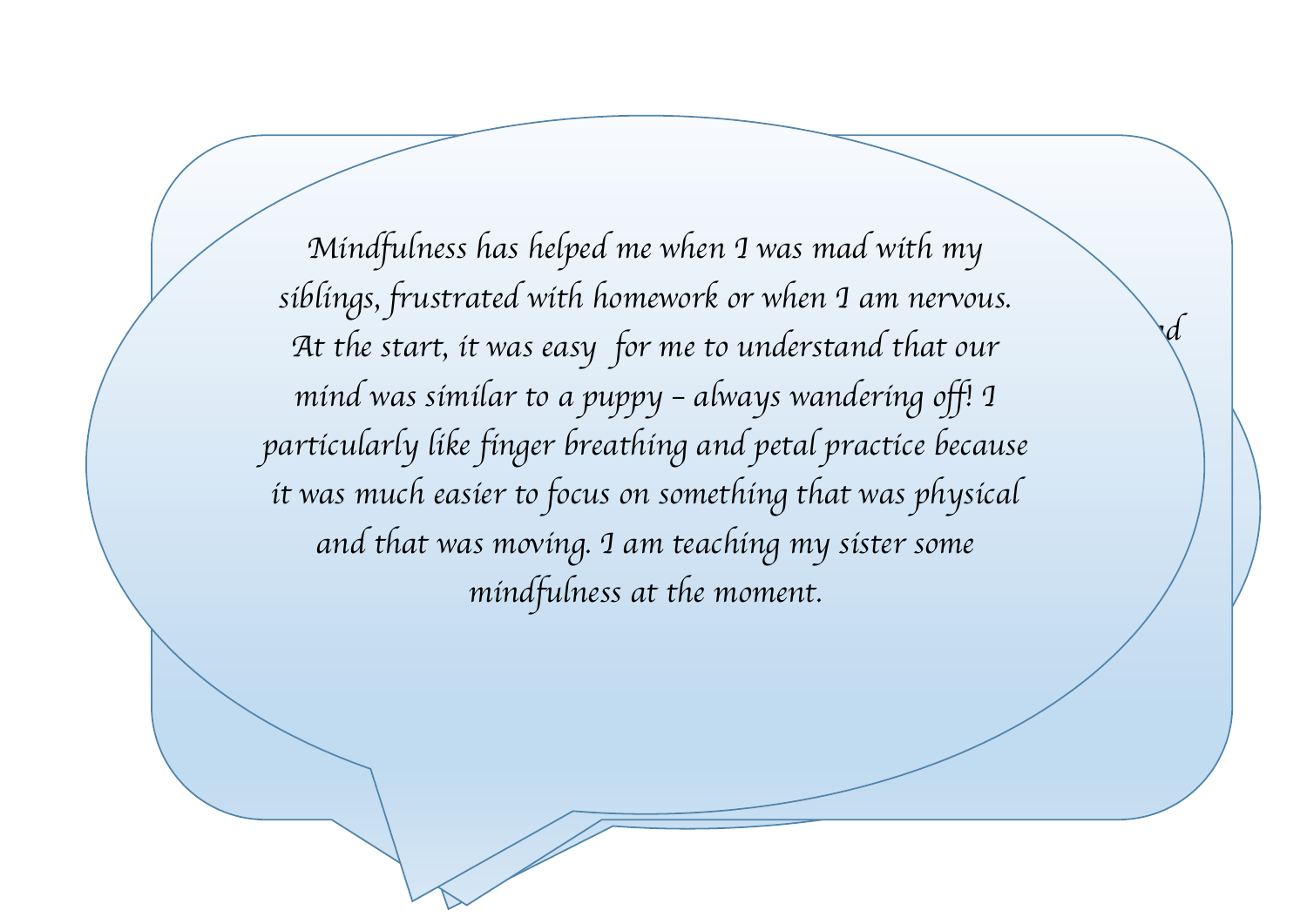*I use mindfulness when I*'*m worried or nervous. Over the summer, I used mindfulness when I had to participate in a race for my athletics club. I was very nervous because this was my first race in a stadium! Before the Under 11*'*s were called I did a quick* '*petal practice*' *to settle my nerves.*

*I also moved to the last lane in swimming and the coach said that we had to swim a length under a minute every time! I was really worried. So, I did petal practice, it really helped me and I swam under a minute!*

*My favourite thing on the Paws.b course was mindful eating! I thought it*  was really peaceful and I really could taste the food better. My favourite *practice is FOFBOC.*